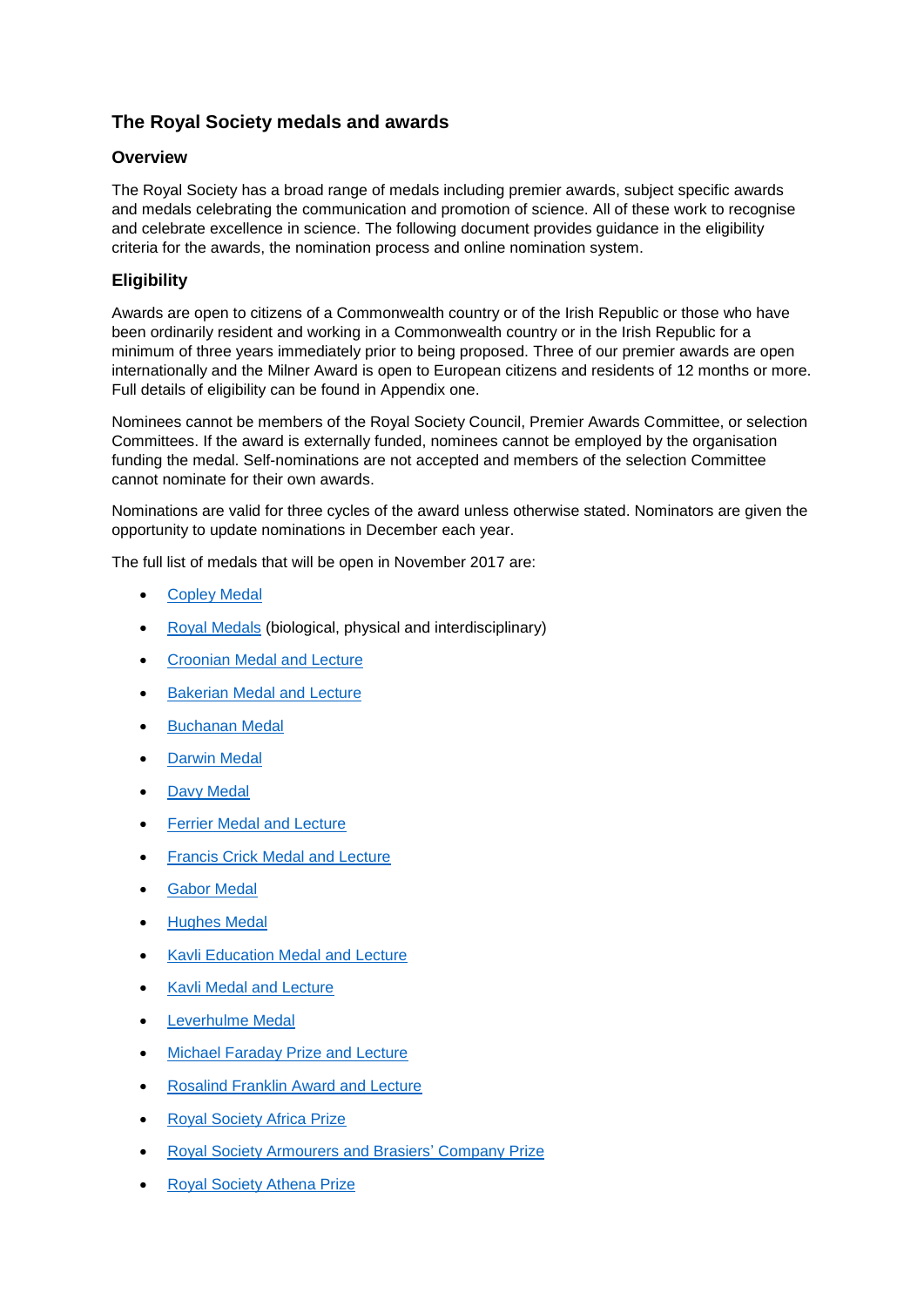- [Royal Society Milner Award](https://scauthor.royalsociety.org/grants-schemes-awards/awards/milner-award)
- [Royal Society Mullard Award](https://royalsociety.org/grants-schemes-awards/awards/mullard-award/)
- [Rumford Medal](https://royalsociety.org/grants-schemes-awards/awards/rumford-medal/)
- **•** [Sylvester Medal](https://royalsociety.org/grants-schemes-awards/awards/sylvester-medal/)
- [Wilkins-Bernal-Medawar Medal and Lecture](https://scauthor.royalsociety.org/grants-schemes-awards/awards/wilkins-bernal-medawar)

#### **Nomination process**

#### **Call for nominations**

- The call for nominations opens on the Royal Society's Anniversary Day 30 November 2017.
- Nominations are open until 18:00 GMT on 29 January 2018.
- Self-nominations are not accepted and members of the selection Committee cannot nominate for their own awards.

#### **Review process**

- Once nominations have closed a minimum of two references are sought for all the Royal Society medals and awards. Additional reference reports may be sought on recommendation of the Committee.
- Following referencing, all nominations are scored by the relevant Committee. These scores are confidential and will be discussed by the relevant Committee at a selection meeting held in March/April.
- Reference requests are confidential and only shared with the selection Committee.

#### **Approval of awards**

- Following the selection committee meetings, recommendations for the majority of medals are made to the Premier Awards Committee for approval. The Michael Faraday Prize and Lecture is approved by the Public Engagement Committee, The Wilkins-Bernal-Medawar Medal and Lecture is approved by the Library Committee, The Kavli Education Medal and Lecture is approved by the Education Committee, The Rosalind Franklin Award and Lecture is approved by the Rosalind Franklin Committee, The Royal Society Athena Prize is approved by the Diversity Committee, The Royal Society Armourers and Brasiers' Company Prize is approved by the Armourers & Brasiers' Company Prize Committee, and The Royal Society Milner Award by the Milner Award Committee.
- Final approval is made by the Royal Society Council in May.
- The Royal Medal winners are subject to Her Majesty's approval which is normally received by July.

#### **Notification of outcome**

- It is expected successful winners and nominators will be informed by letter in June.
- The Royal Medal winners and nominators informed in July following Her Majesty's approval.
- Unsuccessful nominations are not notified as nominations are valid for three cycles of the medal. Nominators will be reminded to update nominations in December, in preparation for the next call for nominations. At this point nominators of expired submissions will also be notified.

### **Completing the nomination form**

All nominations, apart from the Rosalind Franklin Award and Lecture, Royal Society Africa Prize, Royal Society Mullard Award and the Royal Society Athena Prize are submitted using an online form. Royal Society Fellows can log into the system using their e-Fellows account, all other nominators are able to create an account.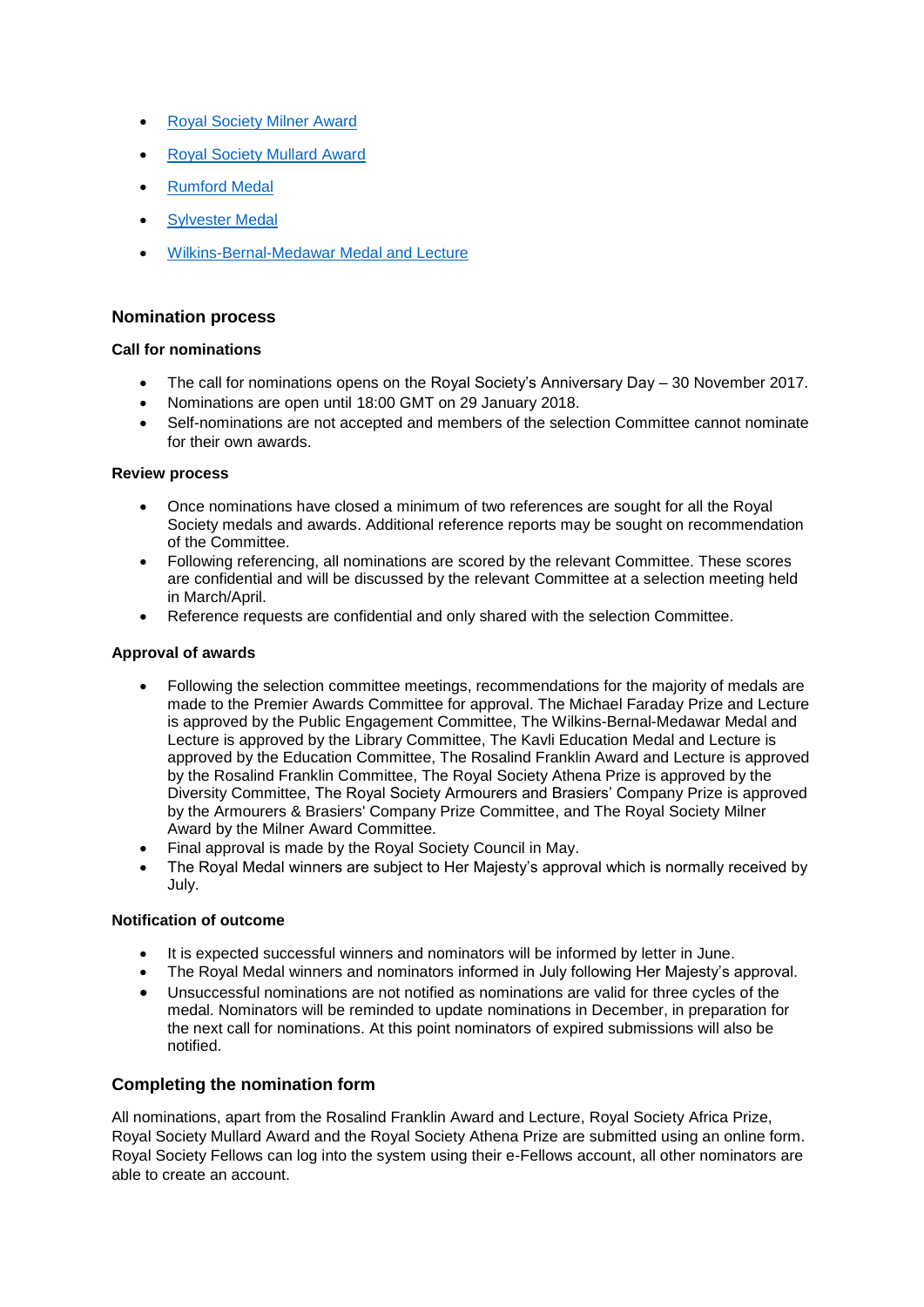Nominators and nominees for Rosalind Franklin Award and Lecture, Royal Society Africa Prize, Royal Society Mullard Award and the Royal Society Athena Prize are required to complete separate forms and submit the forms to [awards@royalsociety.org.](mailto:awards@royalsociety.org) The forms can be found on the Rosalind Franklin [Award and Lecture,](https://royalsociety.org/grants-schemes-awards/awards/rosalind-franklin-award/) the [Royal Society Africa Prize,](https://royalsociety.org/grants-schemes-awards/awards/africa-prize/) the [Royal Society Mullard Award](https://royalsociety.org/grants-schemes-awards/awards/mullard-award/) or the [Royal](https://royalsociety.org/grants-schemes-awards/awards/athena-prize/)  [Society Athena Prize](https://royalsociety.org/grants-schemes-awards/awards/athena-prize/) page.

#### **Starting a nomination**

- Once logged into the system the nominator can select which medal they are submitting a nomination for.
- Nominations can be saved, to return to at any point before the deadline for nominations.

#### **Nominee details**

- Nominators are to complete personal information about the nominee.
- Nationality is required as many of our awards a restricted geographically, details of this can be found in appendix 1.
- As some medals have career stage restrictions each nomination includes the length of time in active research since gaining PhD or equivalent.

#### **Nomination details**

- Nominators are invited to provide information on why the candidate should be considered for the medal.
- Nominators are required to upload a list of publications in PDF format. Please note nominators are required to select the PDF file, then confirm upload before the file is saved.

#### **Referees**

 Nominators are required to submit two referees for the candidate. These will be requested once nominations have closed and are confidential.

#### **Marketing**

 Nominators are required to state how they found out about the call for nominations. This information is used to help us market the call in future years.

#### **Submitting the application**

- Once all required fields have been completed the button in the top right will change from 'nomination incomplete' to 'submit'.
- When satisfied with the nomination, confirm submission by clicking submit. **Please note it is not possible to edit the nomination once submitted.**
- An email should be received confirming receipt of the nomination. It is also possible to view the nomination once submitted and download a pdf copy.

### **Enquiries**

For any further enquiries about the submission of nominations or any other matters related to the Royal Society's awards, please contact the Scientific Programmes Team, The Royal Society, 6-9 Carlton House Terrace, London, SW1Y 5AG, by email to [awards@royalsociety.org](mailto:awards@royalsociety.org?subject=Call%20for%20nominations) or calling 020 7451 2213.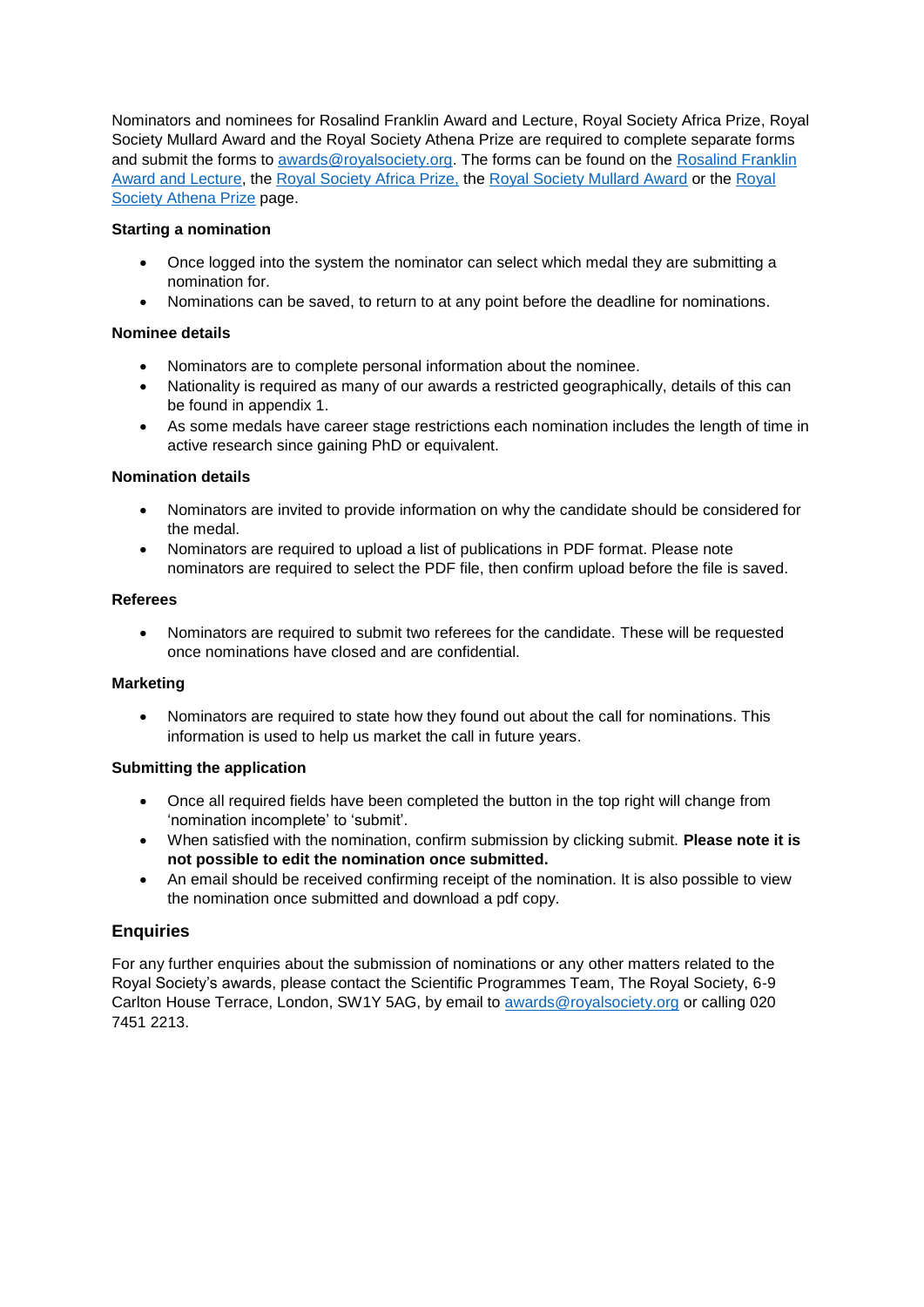# **Appendix**

**one**

|                                        | <b>Stated purpose</b>                                      | <b>Eligibility</b>                                                                | Gift                        | Career stage (if<br>stated) | <b>Nomination validity</b> | <b>Selection committee</b>                          |  |  |
|----------------------------------------|------------------------------------------------------------|-----------------------------------------------------------------------------------|-----------------------------|-----------------------------|----------------------------|-----------------------------------------------------|--|--|
| <b>Premier awards</b>                  |                                                            |                                                                                   |                             |                             |                            |                                                     |  |  |
| <b>Copley Medal</b>                    | For outstanding achievements in<br>any field of science    | International                                                                     | £25,000                     | Senior                      | 3 award cycles             | <b>Premier Awards</b><br>Committee                  |  |  |
| Croonian Medal<br>and Lecture          | Premier lecture in biological<br>sciences                  | International                                                                     | £10,000                     | Senior                      | 3 award cycles             | <b>Premier Awards</b><br>Committee                  |  |  |
| <b>Bakerian Medal</b><br>and Lecture   | Premier lecture in physical sciences                       | International                                                                     | £10,000                     | Senior                      | 3 award cycles             | <b>Premier Awards</b><br>Committee                  |  |  |
| Royal Medal-<br>physical<br>sciences   | For outstanding achievements in<br>physical sciences       | UK/Commonwealth/Irish<br>Republic citizens or<br>residents for 3 or more<br>vears | £10,000                     | Senior                      | 3 award cycles             | <b>Premier Awards</b><br>Committee                  |  |  |
| Royal Medal-<br>biological<br>sciences | For outstanding achievements in<br>biological sciences     | UK/Commonwealth/Irish<br>Republic citizens or<br>residents for 3 or more<br>vears | $\overline{\text{£}10,000}$ | Senior                      | 3 award cycles             | <b>Premier Awards</b><br>Committee                  |  |  |
| Royal Medal -<br>applied<br>sciences   | For outstanding achievements in<br>applied sciences        | UK/Commonwealth/Irish<br>Republic citizens or<br>residents for 3 or more<br>vears | £10,000                     | Senior                      | 3 award cycles             | <b>Premier Awards</b><br>Committee                  |  |  |
| <b>Physical sciences medals</b>        |                                                            |                                                                                   |                             |                             |                            |                                                     |  |  |
| Davy Medal                             | For an outstanding researcher in<br>the field of chemistry | UK/Commonwealth/Irish<br>Republic citizens or<br>residents for 3 or more<br>vears | £2,000                      |                             | 3 award cycles             | <b>Physical Sciences</b><br><b>Awards Committee</b> |  |  |
| <b>Hughes Medal</b>                    | For an outstanding researcher in<br>the field of energy    | UK/Commonwealth/Irish<br>Republic citizens or                                     | £2,000                      |                             | 3 award cycles             | <b>Physical Sciences</b><br><b>Awards Committee</b> |  |  |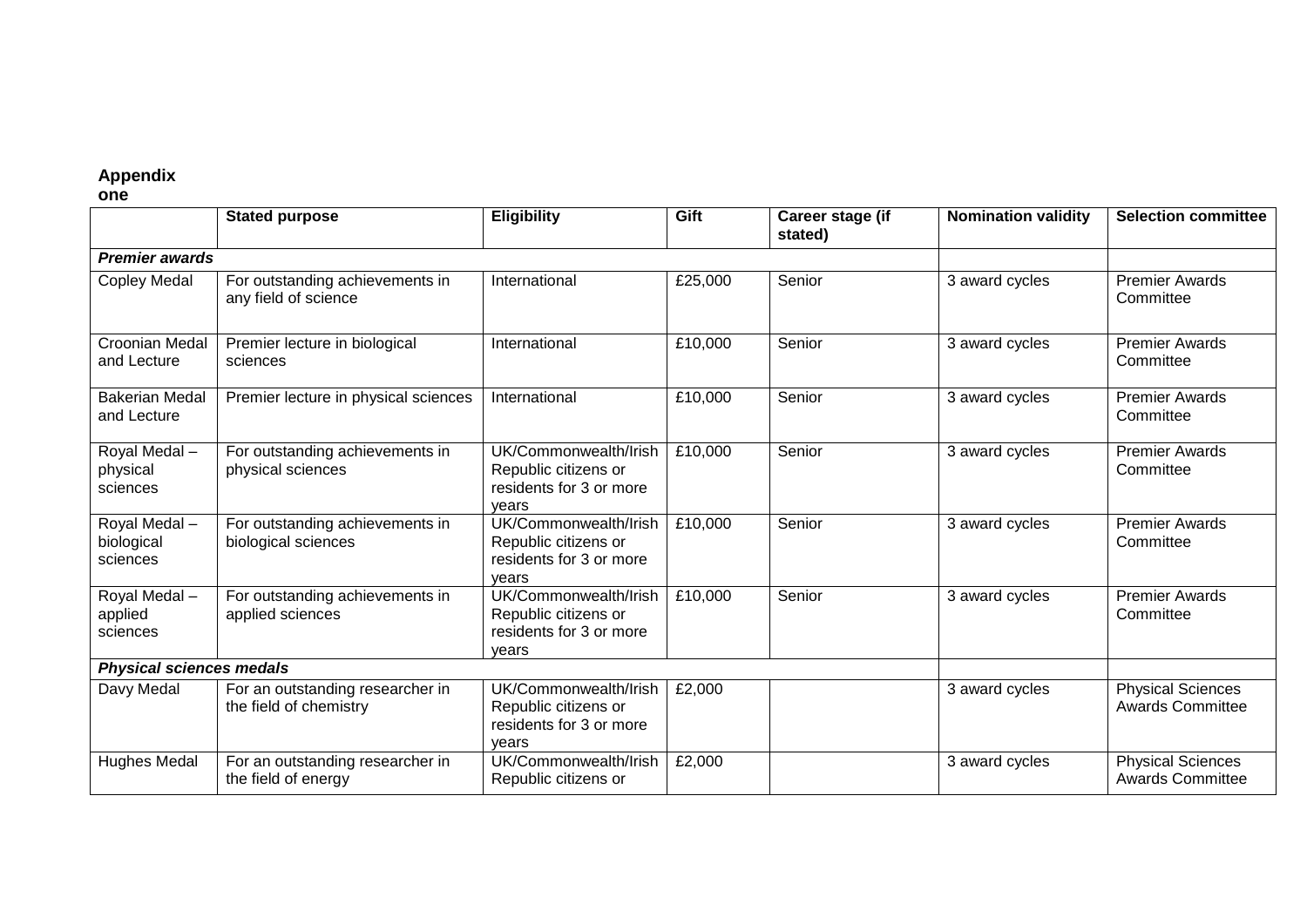|                                                                     |                                                                                                                                       | residents for 3 or more<br>years                                                                                       |        |                   |                |                                                            |  |
|---------------------------------------------------------------------|---------------------------------------------------------------------------------------------------------------------------------------|------------------------------------------------------------------------------------------------------------------------|--------|-------------------|----------------|------------------------------------------------------------|--|
| <b>Royal Society</b><br><b>Milner Award</b>                         | For outstanding achievement in<br>computer science by a European<br>researcher                                                        | European citizen or<br>resident for at least 12<br>months.<br>Nominees cannot be<br>employed by Microsoft<br>Research. | £5,000 |                   | 3 award cycles | <b>Milner Award</b><br>Committee                           |  |
| Leverhulme<br>Medal                                                 | For an outstanding researcher in<br>the field of chemical engineering<br>and applied chemistry                                        | UK/Commonwealth/Irish<br>Republic citizens or<br>residents for 3 or more<br>vears                                      | £2,000 |                   | 3 award cycles | <b>Physical Sciences</b><br><b>Awards Committee</b>        |  |
| Royal Society<br>Armourers and<br>Brasiers'<br><b>Company Prize</b> | For outstanding, pioneering and<br>innovating materials science<br>research with potential for<br>application                         | UK/Commonwealth/Irish<br>Republic citizens or<br>residents for 3 or more<br>vears                                      | £2,000 | Mid-career/senior | 3 award cycles | Armourers & Brasiers'<br><b>Company Prize</b><br>Committee |  |
| <b>Rumford Medal</b>                                                | For an outstanding researcher in<br>the field of physics                                                                              | UK/Commonwealth/Irish<br>Republic citizens or<br>residents for 3 or more<br>vears                                      | £2,000 |                   | 3 award cycles | <b>Physical Sciences</b><br><b>Awards Committee</b>        |  |
| <b>Sylvester Medal</b>                                              | For an outstanding researcher in<br>the field of mathematics                                                                          | UK/Commonwealth/Irish<br>Republic citizens or<br>residents for 3 or more<br>vears                                      | £2,000 |                   | 3 award cycles | <b>Physical Sciences</b><br><b>Awards Committee</b>        |  |
| <b>Biological sciences medals</b>                                   |                                                                                                                                       |                                                                                                                        |        |                   |                |                                                            |  |
| Darwin Medal                                                        | For work of acknowledged<br>distinction in evolution, biological<br>diversity and developmental,<br>population and organismal biology | UK/Commonwealth/Irish<br>Republic citizens or<br>residents for 3 or more<br>vears                                      | £2,000 |                   | 3 award cycles | <b>Biological Sciences</b><br><b>Awards Committee</b>      |  |
| <b>Ferrier Medal</b><br>and Lecture                                 | For distinguished contributions on<br>the structure and function of the<br>nervous system                                             | UK/Commonwealth/Irish<br>Republic citizens or<br>residents for 3 or more<br>years                                      | £2,000 |                   | 3 award cycles | <b>Biological Sciences</b><br><b>Awards Committee</b>      |  |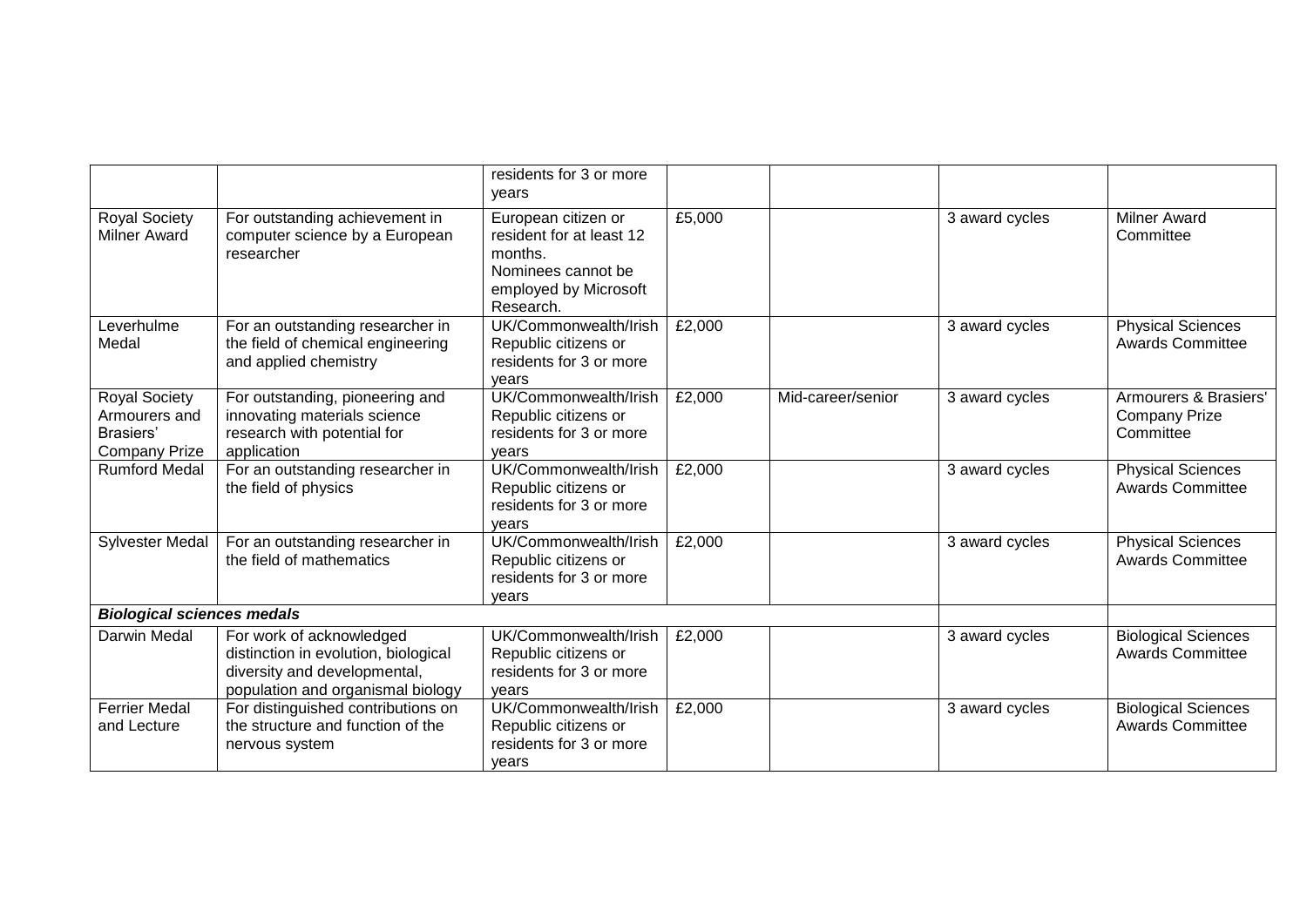| Buchanan<br>Medal                               | For distinguished contributions to<br>the biomedical sciences                                                                                                                                                                                                   | UK/Commonwealth/Irish<br>Republic citizens or<br>residents for 3 or more<br>vears | £2,000                                                                       |                                     | 3 award cycles | <b>Biological Sciences</b><br><b>Awards Committee</b>                |
|-------------------------------------------------|-----------------------------------------------------------------------------------------------------------------------------------------------------------------------------------------------------------------------------------------------------------------|-----------------------------------------------------------------------------------|------------------------------------------------------------------------------|-------------------------------------|----------------|----------------------------------------------------------------------|
| <b>Francis Crick</b><br>Medal and<br>Lecture    | On any field in the biological<br>sciences. Preference is given to<br>genetics, molecular biology and<br>neurobiology, the general areas in<br>which Francis Crick worked, and to<br>fundamental theoretical work, which<br>was the hallmark of Crick's science | UK/Commonwealth/Irish<br>Republic citizens or<br>residents for 3 or more<br>vears | £2,000                                                                       | Early career, <15<br>years post PhD | 1 award cycle  | <b>Biological Sciences</b><br><b>Awards Committee</b>                |
| <b>Royal Society</b><br>Africa Prize*           | To recognize research scientists<br>based in Africa who are making an<br>innovative contribution to the<br>biological sciences, including basic<br>medical science, which contributes<br>significantly to capacity building the<br>Africa.                      | African scientists                                                                | £12,000<br>(E11,000)<br>research<br>grant and<br>personal gift<br>of £1,000) |                                     | 1 award cycle  | <b>Biological Sciences</b><br><b>Awards Committee</b>                |
|                                                 | Interdisciplinary medals and those celebrating the communication and promotion of science                                                                                                                                                                       |                                                                                   |                                                                              |                                     |                |                                                                      |
| <b>Gabor Medal</b>                              | For acknowledged distinction of<br>interdisciplinary work between the<br>life sciences with other disciplines                                                                                                                                                   | UK/Commonwealth/Irish<br>Republic citizens or<br>residents for 3 or more<br>vears | £2,000                                                                       |                                     | 3 award cycles | Biological and<br><b>Physical Science</b><br><b>Awards Committee</b> |
| Kavli Education<br>Medal and<br>Lecture         | For impact in the field of science<br>and mathematics education                                                                                                                                                                                                 | UK/Commonwealth/Irish<br>Republic citizens or<br>residents for 3 or more<br>vears | £1,000                                                                       |                                     | 3 award cycles | <b>Education Committee</b>                                           |
| Kavli Medal and<br>Lecture                      | For excellence in all fields of<br>science and engineering relevant to<br>the environment                                                                                                                                                                       | UK/Commonwealth/Irish<br>Republic citizens or<br>residents for 3 or more<br>vears | £1,000                                                                       |                                     | 3 award cycles | Biological and<br><b>Physical Science</b><br><b>Awards Committee</b> |
| Michael<br><b>Faraday Prize</b><br>and Lecture* | To the scientist or engineer whose<br>expertise in communicating<br>scientific ideas in lay terms is<br>exemplary                                                                                                                                               | UK/Commonwealth/Irish<br>Republic citizens or<br>residents for 3 or more<br>vears | £2,500                                                                       |                                     | 3 award cycles | Public Engagement<br>Committee                                       |